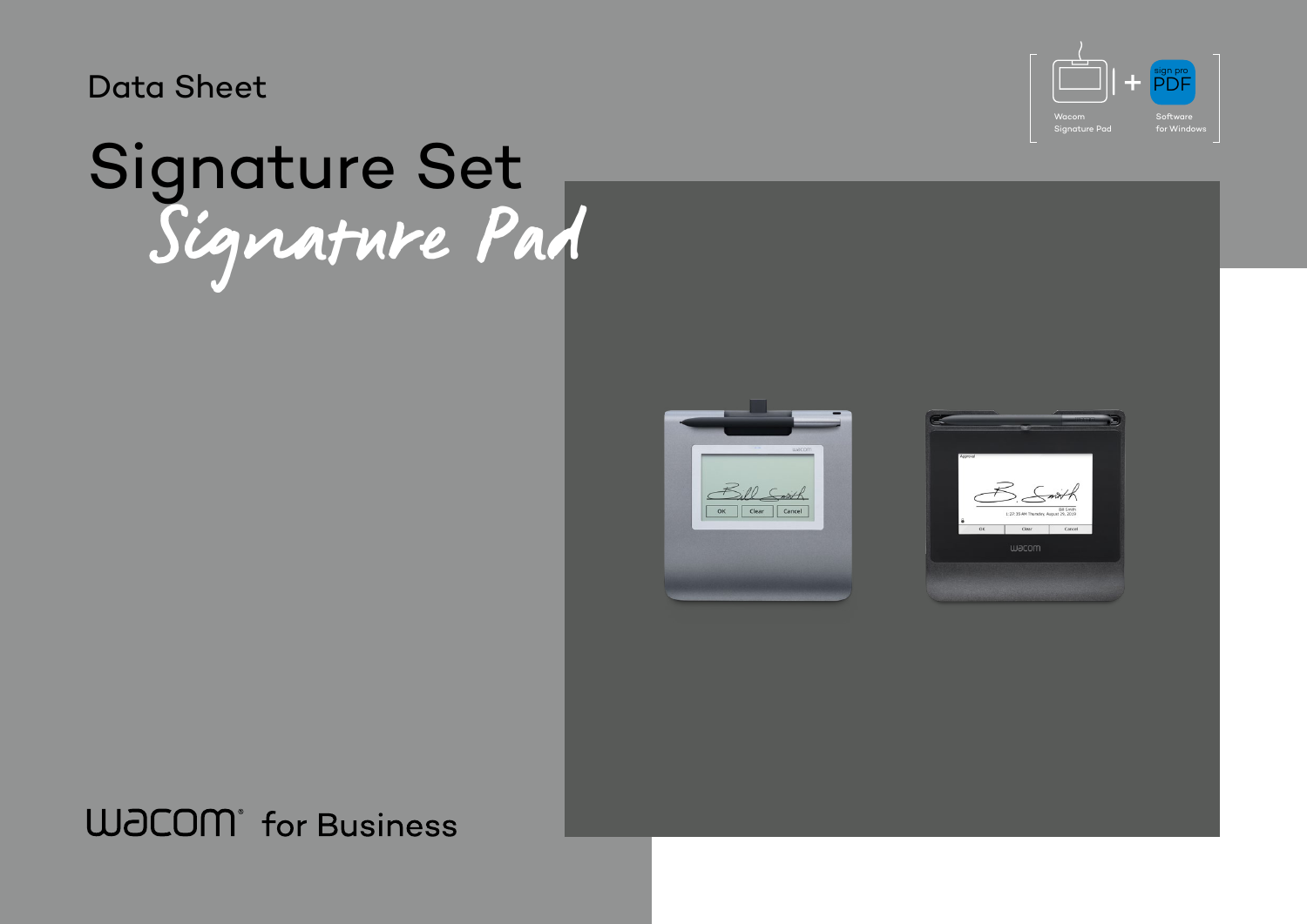# Signature Set Plug-and-Play electronic signatures

### **Product Overview**

Signature Set combines a Wacom signature pad with sign pro PDF software for electronic signatures, providing an off-the-shelf paperless workflow solution. sign pro PDF for Windows is a simple and secure eSignature application, which allows you to sign your PDF document electronically and share it securely, while eliminating the process of printing, signing and scanning the document. It is also an ideal solution for form input, free-hand annotations, and adding electronic post-it notes to your PDF.

### **Key Features & Benefits**

- **Streamline customer-facing workflows** by enabling secure handwritten electronic signatures within any PDF document
- **Integrate electronic handwritten signatures** easily daily business processes
- **Simple integration** with Windows® PCs
- **Capture static and dynamic biometric data** of individual signatures to support signature verification when defending against potential fraud
- **Quick, easy modernization** of the signature capture process delivering immediate efficiency and customer experience ROI

#### **Software Features**

- 
- 
- 
- 
- 
- 
- 
- 
- 

• Create and sign PDF documents

• Virtual printer driver for creating PDF documents from any printable Windows application

• Capture handwritten signatures with biometric characteristics

• Free-form drawing / handwritten annotations with pen and eraser

• Electronic seals (personal, date or image)

• Sticky notes, place and edit comments

• Signature certificate with user key selection

• Define privileges for document certification and encryption for processing documents

• Compatible with Windows Vista or higher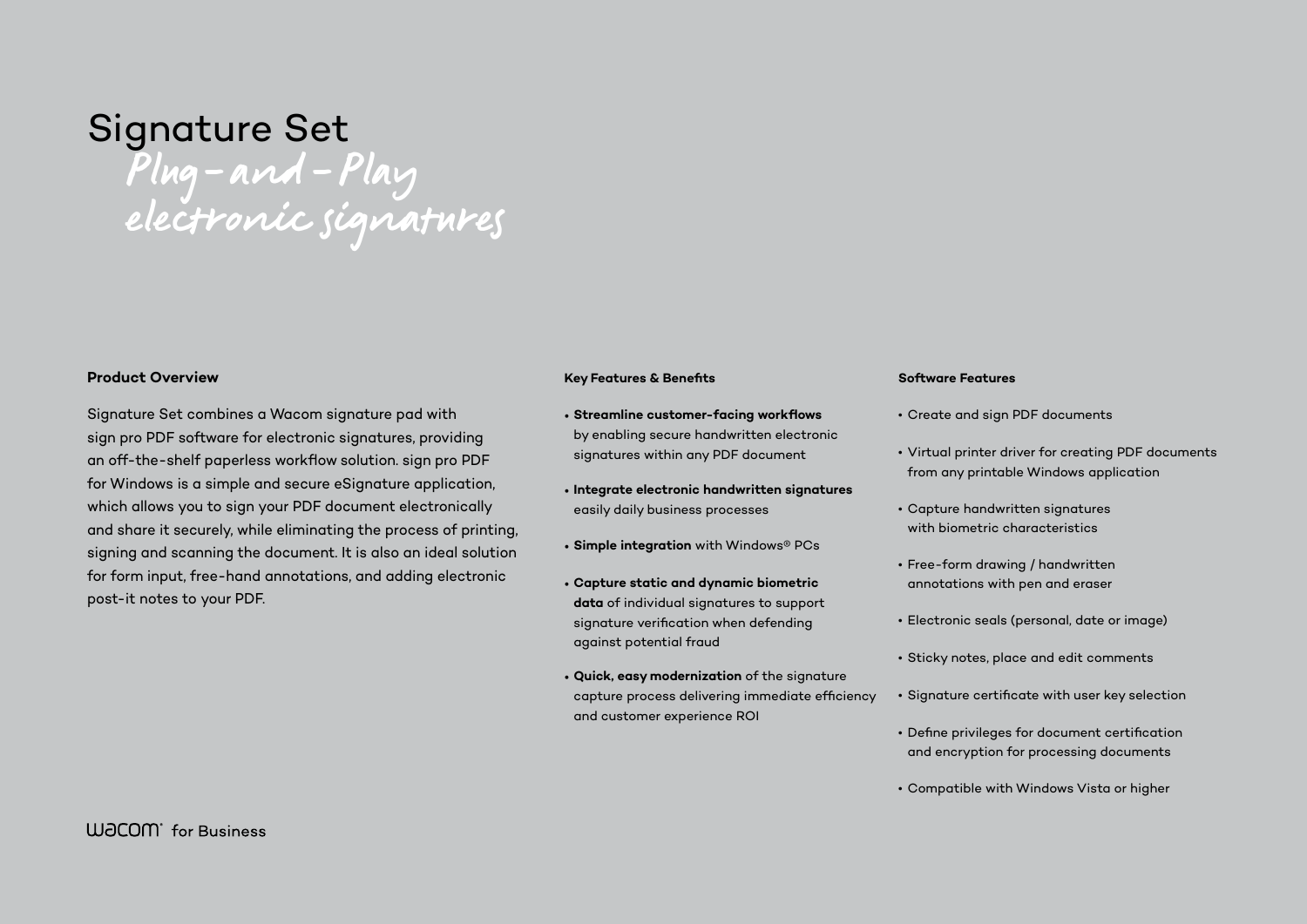**General Specifications**



 $6.2 \times 174 \times 11 \text{ mm}$ 

er adapter required

e (EMR)

interpolated)

nter)

-interpolated)

 $\Phi$  without internal pad memory

 $+40^{\circ}$  C, , no condensing<mark>)</mark>

| 田                    | Dimensions (W x H x D)                   | 6.41 x 6.18 x 0.39 inches / 163 x 157 x 10 mm                                     | 6.35 x 6.86 x 0.42 inches / 162 > |
|----------------------|------------------------------------------|-----------------------------------------------------------------------------------|-----------------------------------|
|                      | <b>Weight (including stand)</b>          | 0.6 lbs / 275 g                                                                   | 0.62 lbs / 279 g                  |
| ۞                    | Main body color                          | <b>Black</b>                                                                      | Gray                              |
| $\frac{1}{2}$        | <b>Power supply</b>                      | USB bus powered                                                                   | Via USB, no additional power a    |
| $\sqrt[4]{2}$        | Power consumption                        | 2.5 W maximum                                                                     | 1.0 W maximum                     |
| $(\vec{\cdot})$      | <b>Communication interface</b>           | USB/VCP/RS-232                                                                    | <b>USB</b>                        |
|                      | <b>LCD Display</b>                       |                                                                                   |                                   |
|                      | <b>Display Type</b>                      | Amorphous TFT LCD                                                                 | <b>F-STN Positive Reflective</b>  |
|                      | Cover plate surface                      | AG etched glass                                                                   | <b>Tempered glass</b>             |
| [388]                | <b>Native resolution</b>                 | 800 x 480 pixels                                                                  | 320 x 200 pixels                  |
|                      | Pad and pen                              |                                                                                   |                                   |
|                      | <b>Reading Technology</b>                | Electromagenetic Resonance (EMR)                                                  | Electromagenetic Resonance (      |
| $\mathbb{R}$         | Active area size                         | 4.25 x 2.56 inches / 108 x 65 mm                                                  | 3.77 x 2.36 inches / 96 x 60 mm   |
| [ 刭                  | <b>Coordinate resolution</b>             | 2540 lpi / 0.01 mm/pt (non-interpolated)                                          | 2540 lpi / 0.01 mm/pt (non-int    |
| $\rightarrow$        | <b>Coordinate accuracy</b>               | $\pm 0.02$ inches / $\pm 0.5$ mm (center)                                         | ±0.02 inches / ±0.5 mm (cente     |
| $\bigcirc$           | <b>Report rate</b>                       | 200 points per second (non-interpolated)                                          | 200 points per second (non-in     |
|                      | <b>Pressure levels</b>                   | 1024 (non-interpolated)                                                           | 1024 (non-interpolated)           |
|                      | Encryption                               | AES256 / RSA2048                                                                  | AES256 / RSA2048                  |
|                      | <b>Miscellaneous</b>                     |                                                                                   |                                   |
|                      | Pen storage                              | Pen compartment                                                                   | Pen tray                          |
| $\oplus \leftarrow$  | <b>Connectivity security</b>             | USB cable locking system                                                          | USB cable locking system          |
|                      | Data security                            | Real time image capture without data storage.<br>Internal memory for images only. | Real time signature capture wi    |
| $\overline{\Box}$    | Security lock slot                       | Yes, Kensington                                                                   | Yes, Kensington                   |
| $\sqrt{\frac{1}{2}}$ | Operating temperature, relative humidity | +41° F to +104° F / +5° C to +40° C,                                              | +41° F to +104° F / +5° C to +    |
|                      |                                          | (humidity 30 % to 80 % RH, no condensing)                                         | (humidity 30 % to 80 % RH, no     |
|                      | Storage temperature, relative humidity   | $-4^{\circ}$ F to +140° F / -20° C to +60° C,                                     | -4° F to +140° F / -20° C to +6   |
|                      |                                          | (humidity 30% to 90% RH, no condensing)                                           | (humidity 30% to 90% RH, no       |

+60 $\degree$  C, (humidity 30% to 90% RH, no condensing)





## **STU-540 STU-430**